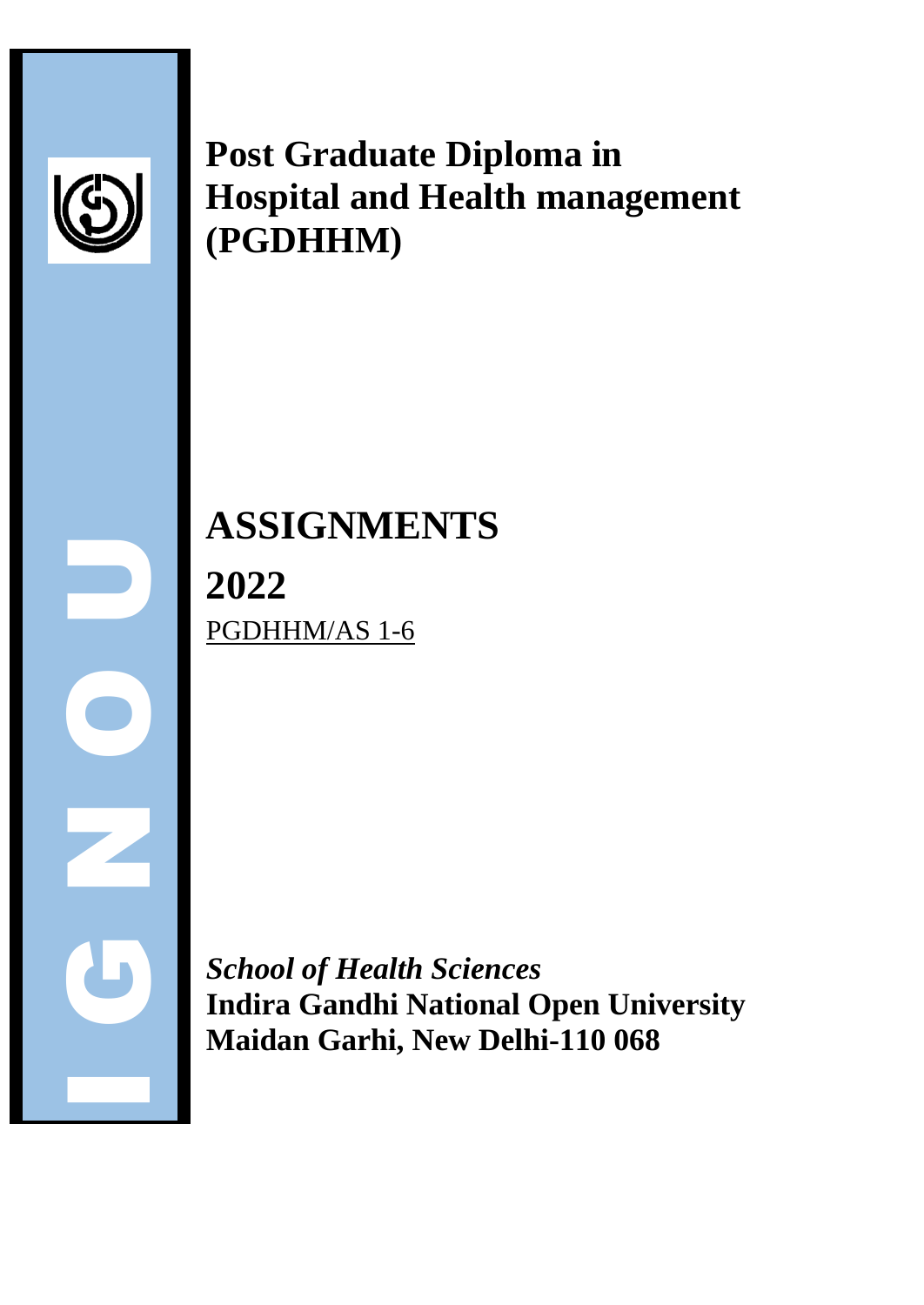#### Dear Student,

As explained in the Programme Guide, there are nine assignments in total and **all** these assignments are compulsory. Please note that the assignments carry a weightage of 30% marks towards the final evaluation in theory component and *submission of related assignments is a prerequisite* for appearing in theory term-end examination for respective papers. The subject area of assignments and its last date of submission are mentioned below:

| <b>Course Code</b> | <b>Blocks Involved</b> | <b>Assignment Code</b> |  |
|--------------------|------------------------|------------------------|--|
| <b>PGDHHM-01</b>   | $1, 2 \& 3$            | PGDHHM/AS-1            |  |
| <b>PGDHHM-03</b>   | $1, 2 \& 3$            | <b>PGDHHM/AS-3</b>     |  |
| <b>PGDHHM-02</b>   | $1, 2 \& 3$            | <b>PGDHHM/AS-2</b>     |  |
| PGDHHM-04          | $1, 2 \& 3$            | <b>PGDHHM/AS-4</b>     |  |
| <b>PGDHHM-05</b>   | $1, 2 \& 3$            | <b>PGDHHM/AS-5</b>     |  |
| <b>PGDHHM-06</b>   | $1, 2 \& 3$            | <b>PGDHHM/AS-6</b>     |  |
|                    |                        |                        |  |

Please take note of the following points before writing your assignments:

- Use foolscap size/A4 size paper for writing your responses. Only handwritten assignments will be accepted. Typed or printed copies of assignments will not be accepted.
- Tie the pages after numbering them carefully.
- Write the question number with each answer.
- *All the questions are compulsory.*
- Every assignment will be evaluated out of a full mark of 100. Weightage is indicated in parenthesis against each question.

#### **Suggestions for writing an assignment:**

Read the assignments carefully. Go through the units on which the answers are based. Draw a rough outline of your answer. Make a logical order. Then write your answer neatly and submit. Give illustrations and tables wherever necessary. **You may keep a xerox copy of the answer sheets for future reference.**

Answer each assignment in separate sheets. On the first page of the assignment response sheet, write the course code, course title, assignment code, name of your programme study centre and date of submission. Your Roll No., Name and Full address should be mentioned in the top right corner of the first page. The first page of your response sheet should look like the format given.

|                             | Roll No.                                                             |
|-----------------------------|----------------------------------------------------------------------|
| Course Title                | Name<br><u> 1989 - Johann Barn, mars ann an t-Amhraich ann an t-</u> |
|                             |                                                                      |
| $\text{PSC} \_\_\_\_\_\_\_$ |                                                                      |
|                             |                                                                      |

**Please submit the assignments to your LSC Coordinator only.**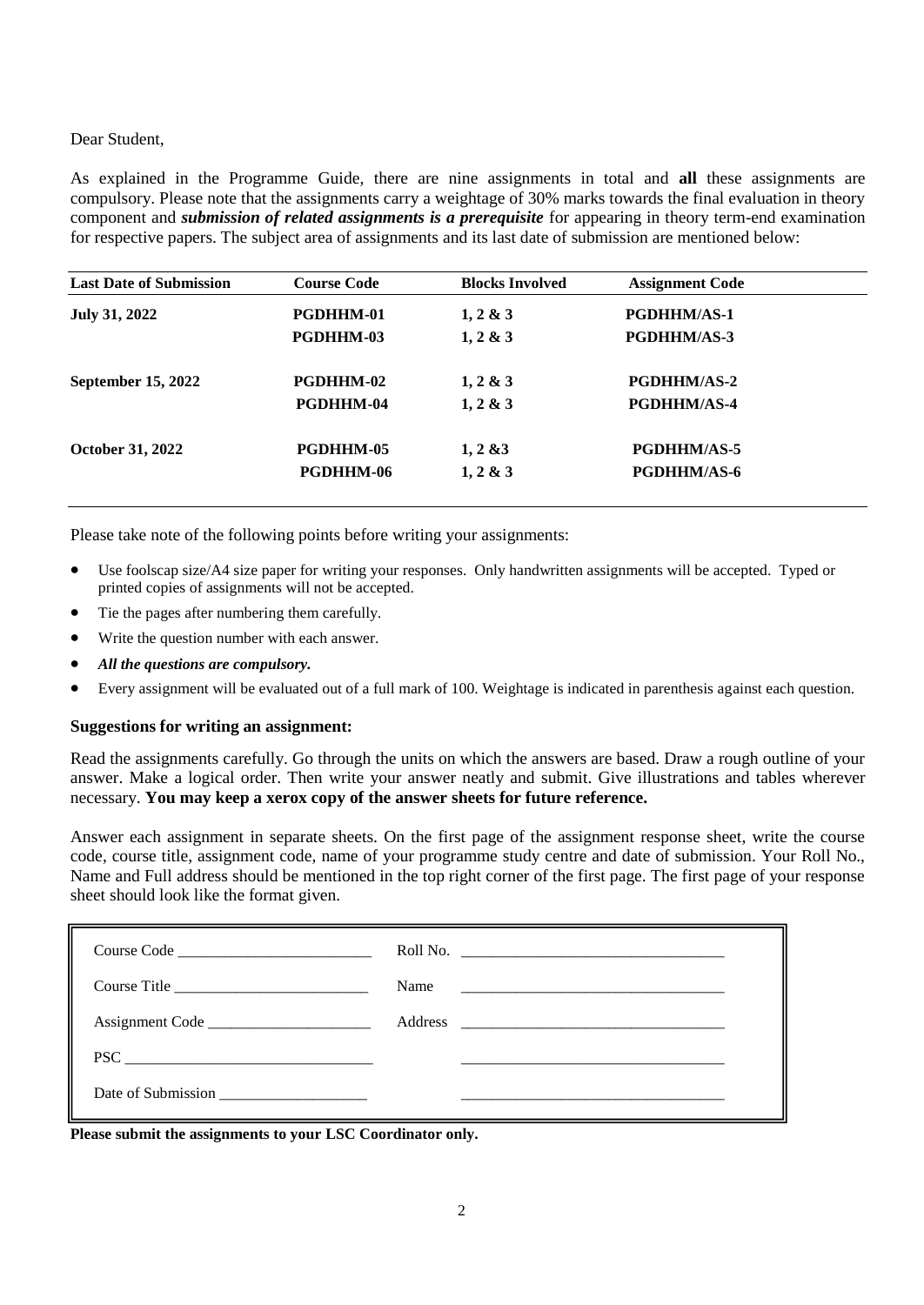# **PGDHHM-01: Introduction to Management-I (Blocks 1, 2 & 3)**

**Course Code** PGDHHM-01 **Assignment Code:** PGDHHM-01**/AS-1 Maximum Marks: 150 Due Date: July 31, 2022**

- 1. Collective Bargaining.
- 2. Methods of Recruitment
- 3. Application of Management Principles in health Sector.
- 4. Procedures for fixation of Minimum Wages
- 5. Leadership styles in Health Care Set ups.
- 6. Training Need Assessment for Health Care Institutions.
- 7. Decision Making
- 8. Resolution of Conflicts in Hospitals.
- 9. PET
- 10. Case Study Method of Training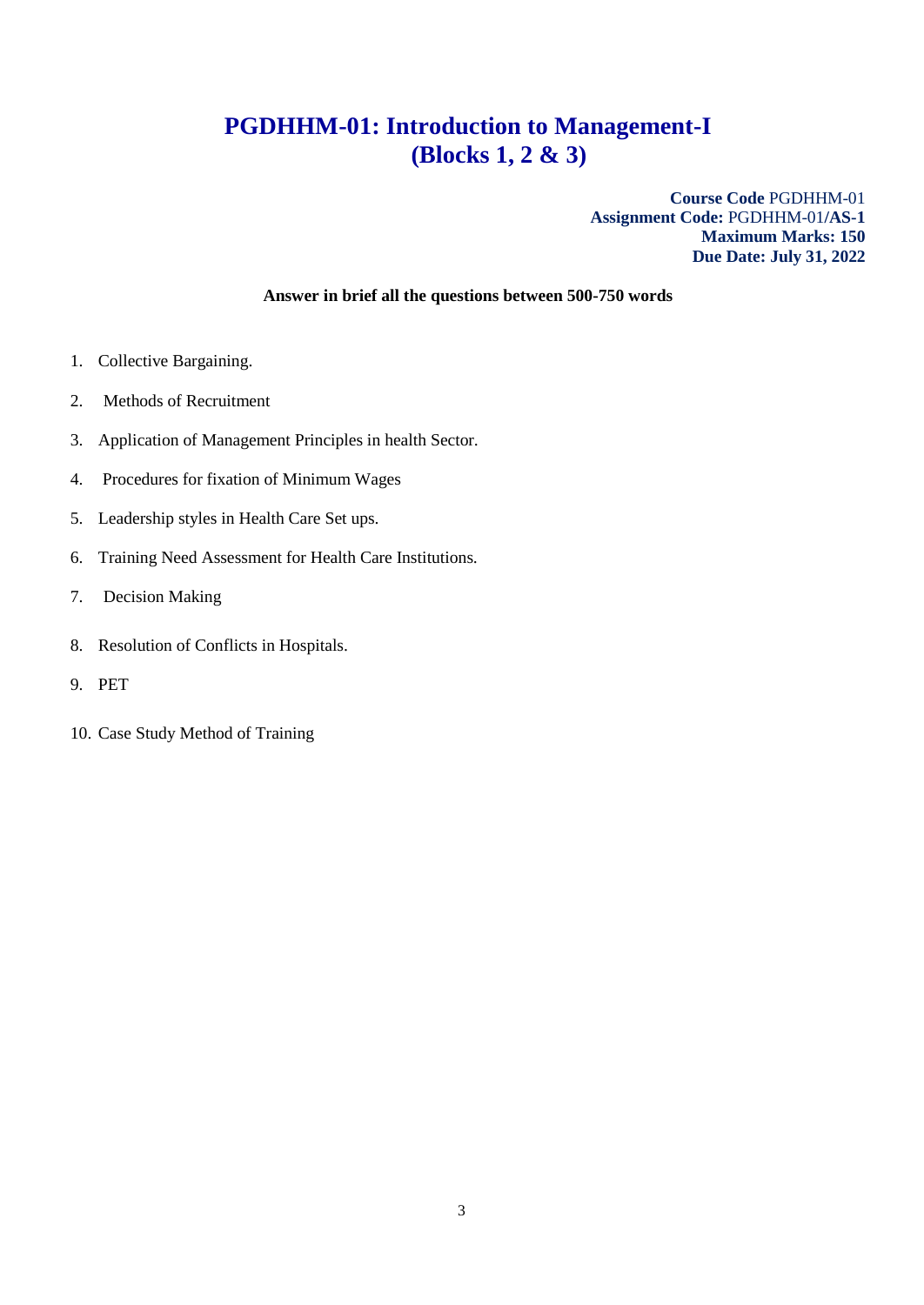## **PGDHHM-02: Introduction to Management-II (Blocks 1, 2 & 3)**

**Course Code: PGDHHM-02 Assignment Code: PGDHHM-02/AS-2 Maximum Marks: 150 Due Date: September 15, 2022**

- 1) Methods of Cost Analysis
- 2) Balance Sheet
- 3) Techniques of Economic Efficiency
- 4) Tools and Techniques of Inventory Control
- 5) Audit of Hospital equipment
- 6) Approaches to Budgeting.
- 7) Service Marketing Mix.
- 8) Selection and Utilization of Hospital Equipments.
- 9) Breakeven Analysis
- 10) Competition Based Pricing in Health Sector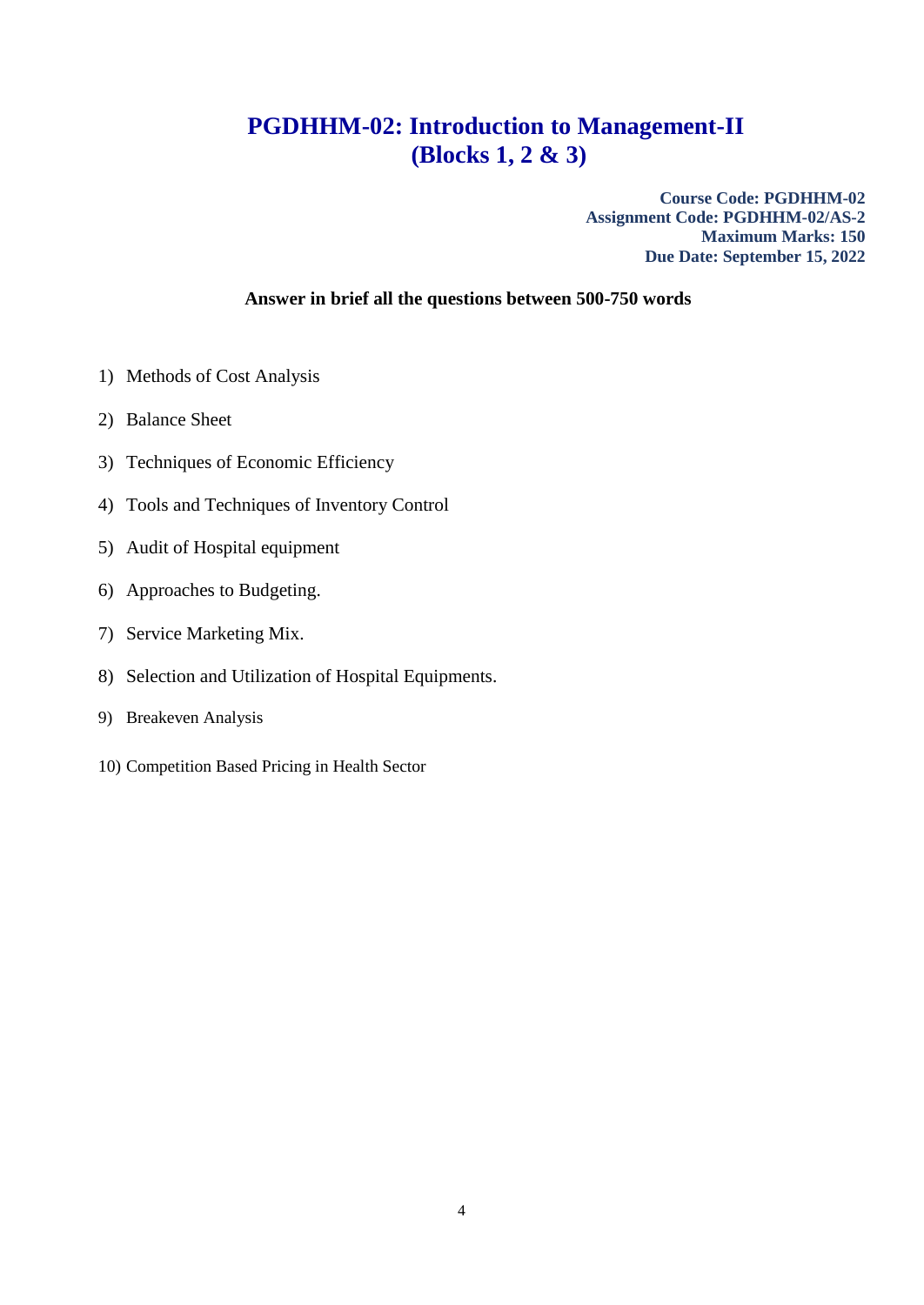## **PGDHHM-03: Organisation and Management of Hospitals (Blocks 1, 2 & 3)**

**Course Code: PGDHHM-03 Assignment Code: PGDHHM-03/AS-3 Maximum Marks: 150 Due Date: July 31, 2022**

- 1. Organogram
- 2. Changing Roles of Hospitals.
- 3. Conducting Research in Hospital Management.
- 4. Public Relation Department of Hospitals
- 5. Use of Non-Conventional Energy Devices in Hospitals.
- 6. Consumer Protection Act and its Implications.
- 7. ESIC Scheme.
- 8. Engineering Services Department of a Hospital
- 9. ABC-VED Analysis
- 10. Leadership skills necessary for an effective hospital administrator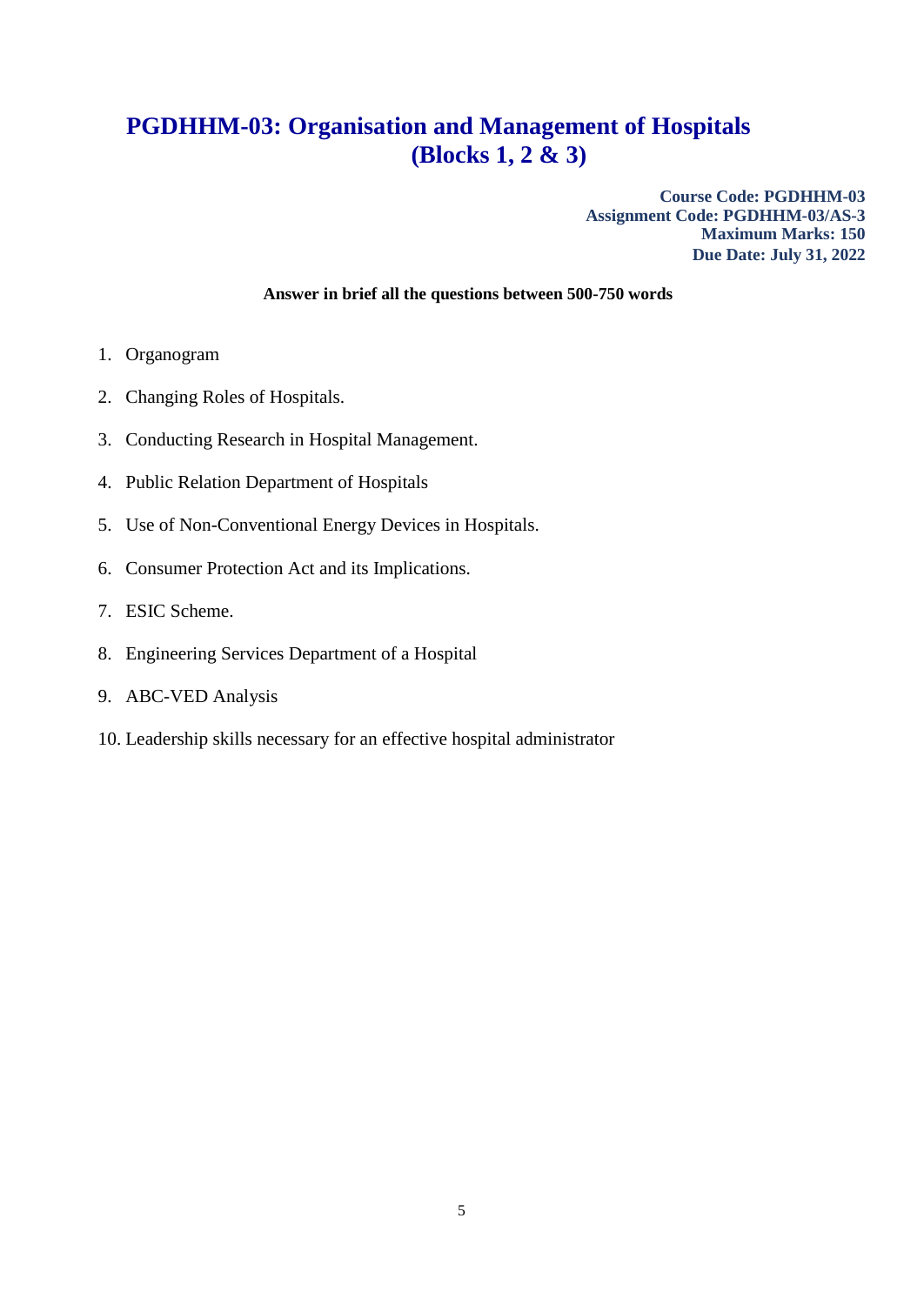### **PGDHHM-04: Clinical, Diagnostic and Therapeutic Services (Blocks 1, 2 & 3)**

**Course Code: PGDHHM-04 Assignment Code: PGDHHM-04/AS-4 Maximum Marks: 150 Due Date: September 15, 2022**

- 1. Planning and Organization of OPD Services of a Hospital
- 2. Policy, Procedures and Managerial Issues in PMR.
- 3. Planning and Managerial Issues related to the Hospital Pharmacy.
- 4. Medico-Social Aspects of Organ Donation.
- 5. Management Issues and Quality Assurance for Diagnostic Services.
- 6. Monitoring, Evaluation and Factors Influencing the Inpatient Care
- 7. Role, functions and types of Blood Bank.
- 8. Admission and Discharge Policies of ICU.
- 9. Maintenance of Sterility conditions in Operation Theatres (OT).
- 10. Planning Consideration of a Rehabilitation Unit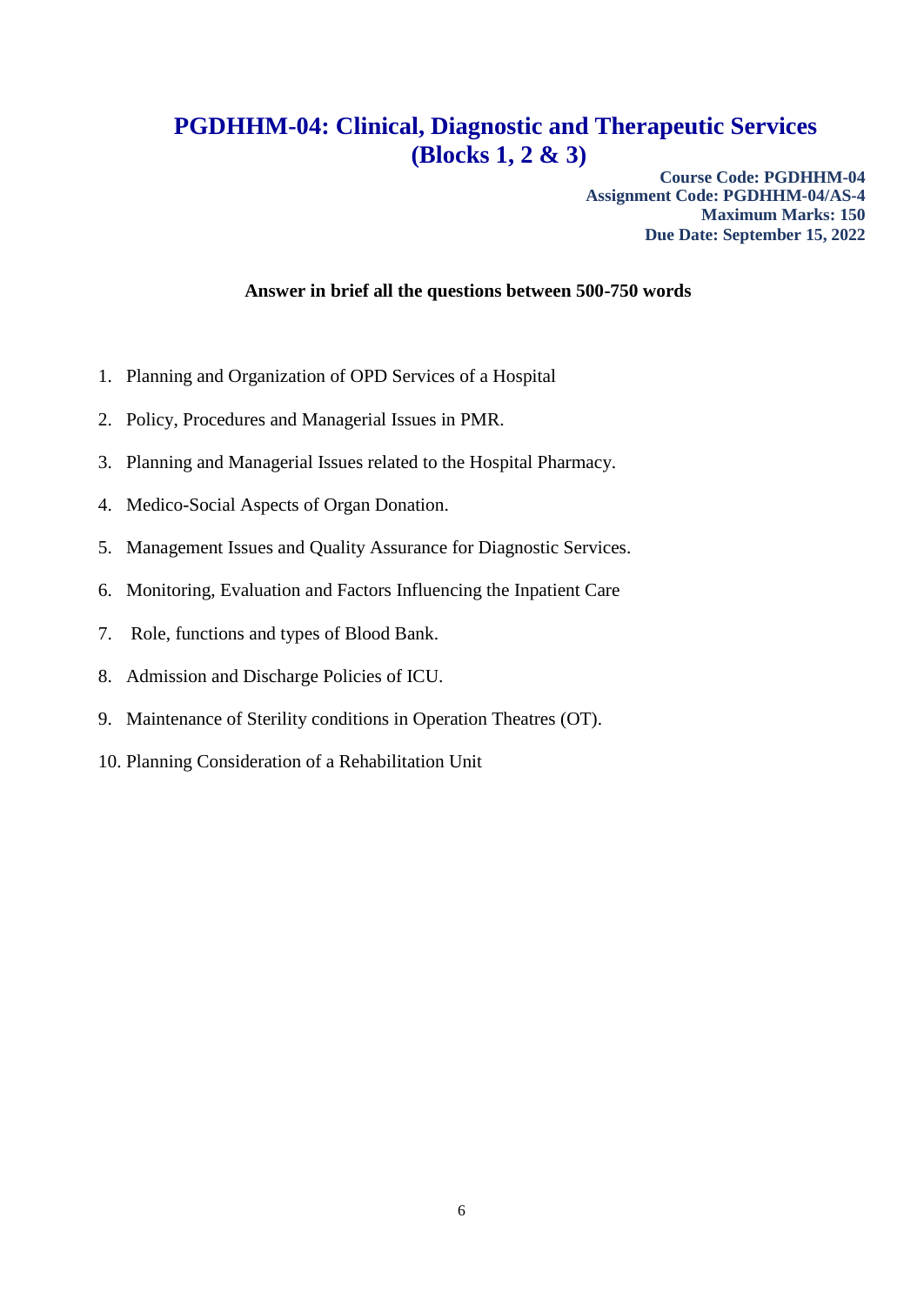## **PGDHHM-05: Support and Utility Services and Risk Management (Blocks 1, 2 & 3)**

**Course Code: PGDHHM-05 Assignment Code: PGDHHM/AS-5 Maximum Marks: 150 Due Date: October 31, 2022**

- 1. Hospital Statistics and their Utility in Managing the Hospitals
- 2. Record Retention Process
- 3. Roles, Functions and related Managerial Issues of Hospital Pharmacy
- 4. Role, Functions, Classification and Types of Ambulance Services
- 5. Prevention and Control of Hospital Acquired Infections (HAIs)
- 6. Quality Assurance in Central Sterile Supply Department
- 7. Fire Protective Measures in Hospitals.
- 8. Advantages and Disadvantages of Out Sourcing of Housekeeping Services of a Hospital.
- 9. Hospital Death Rates
- 10. Management of Hospital Linen Services